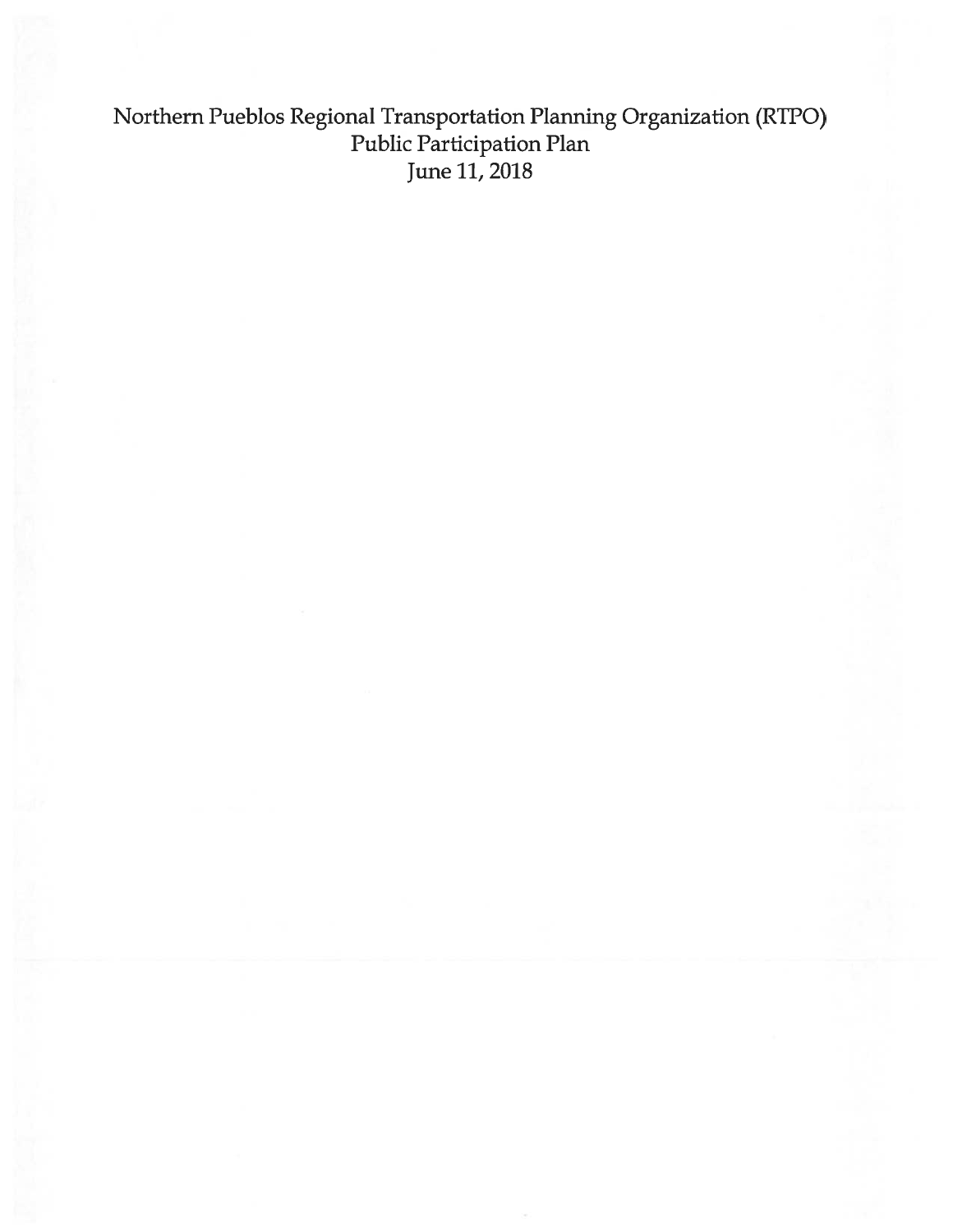### I. Introduction

The Northern Pueblos Transportation Planning Organization (NPRTPO) is the entity responsible for transportation planning in the region comprised of Los Alamos, Rio Arriba, Santa Fe, and Taos counties in New Mexico per New Mexico Law. Regional planning organizations were originally founded by the New Mexico State Legislature in 1978 to orchestrate planning in nonmetropolitan areas.1 The purpose of this document is to outline the State and Federal requirements for <sup>a</sup> Public Participation Plan for use by RTPOs. As an organization receiving Federal financial assistance for transportation planning, design, construction and maintenance, it is <sup>a</sup> requirement of State and Federal law that our organization develop and implement <sup>a</sup> program to foster continuing, cooperative and comprehensive (3-C) public participation. This program may be general, or project specific. In addition to being <sup>a</sup> regulatory requirement, public participation maximizes the benefits of transportation planning processes and outcomes. Accordingly, our organization recognizes that the travelling public has valuable insight to offer, in addition to <sup>a</sup> right to contribute to the planning process.

### II. State and Federal Requirements

RTPOs have numerous responsibilities including the development and contribution to Long Range Plans (LRPs), Regional Transportation Improvement Plan Recommendations (RTIPR5), provision of technical assistance to local officials, coordination of local planning across multiple disciplines, interagency/tribal coordination of local planning, and creating opportunities for public participation. The Federal governmen<sup>t</sup> defines public participation as "an open process in which the rights of the community to be informed, to provide comments to the Government and to receive <sup>a</sup> response from the Government are met through <sup>a</sup> full opportunity to be involved and to express needs and goals" •2 Our public participation program is an opportunity to provide for this process and pertinent State and Federal requirements are summarized below.

#### a) Responsibilities early in the process (23 CFR 450.210-3Th)

#### i) General

-Establish early and continuous opportunities for the public participation process -Provide adequate public notice of opportunities for public comment and at key decision points

-Provide relevant information in <sup>a</sup> timely fashion

-Provide access to policy and technical information

-Make information, including plans, publically accessible in electronic format

<sup>14</sup> NMSA 57 and 58

<sup>2</sup> 23 CFR 200.5 (c)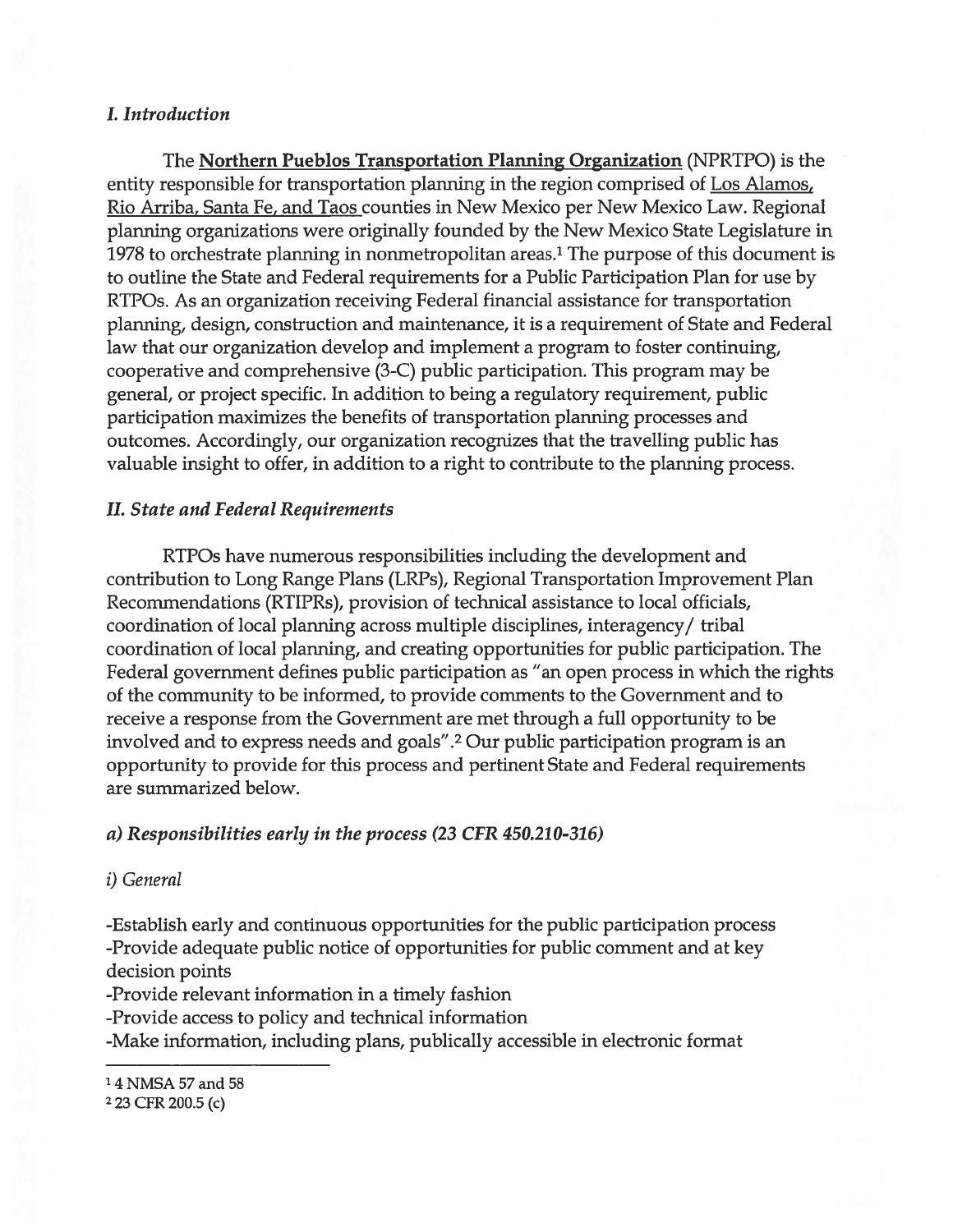-Provide adequate public notice of opportunities for public review of plans -Hold meetings at convenient and accessible times and locations -Include <sup>a</sup> process for considering needs of low income and minority families -Utilize documented process for nonmefropolitan official participation

# ii) Guidelines for meetings per the New Mexico Open Meetings law (NMSA 10-15-1-5)

-All meetings of public bodies or agencies are to be public (10-15-1 (a-b)) -Activities applicable to Open Meetings Law include any formation of policy, discussion of public business or any action that the body has authority to take -Public bodies to determine in public, what notice for public meeting is appropriate for that body and document publically through FCC licensed broadcast stations and newspapers of general circulation (10-15-1 (d)) said public notice -Any reconvention of <sup>a</sup> meeting must be scheduled prior to recess of that meeting, and date and time of meeting must be posted in writing near the door of the original meeting and only matters scheduled to be discussed at the initial meeting may be discussed at the reconvened meeting (10-15-2(e))

-Meeting notices to include agenda of items to be discussed and be made publically available at least 24 hours prior to the meeting (f)

-Meeting bodies are to keep minutes that document, at minimum, date, time, place, persons in attendance and absent, material considered, <sup>a</sup> record of decisions and votes according to member. Minutes are to be made public and to be prepared no later than 10 working days after the meeting, subsequently reviewed by quorum, then made official (g)

## iii) Methods

-Utilize visualization techniques and plan illustrations such as maps, diagrams charts, display boards, and slide presentations to clearly illustrate projects, plans and programs developed for committee meetings and public events.

-Allow minimum of 45 days for comment prior to adopting, revising or updating plans -Provide opportunity for public comment any time an update or revision to <sup>a</sup> plan is made

-Social and economic statistics for the region are to be collected, analyzed and processed at regular intervals and results are to be made available to the public" (NMSA 3-56-5 (c))

-Entities are to provide information to the public at large, in order to foster public awareness and understanding of the objectives of the regional plan and the functions of local and regional planning, and to stimulate public interest and participation in the orderly, integrated development of the region" (NMSA 3-56-3 (f))

iv) Review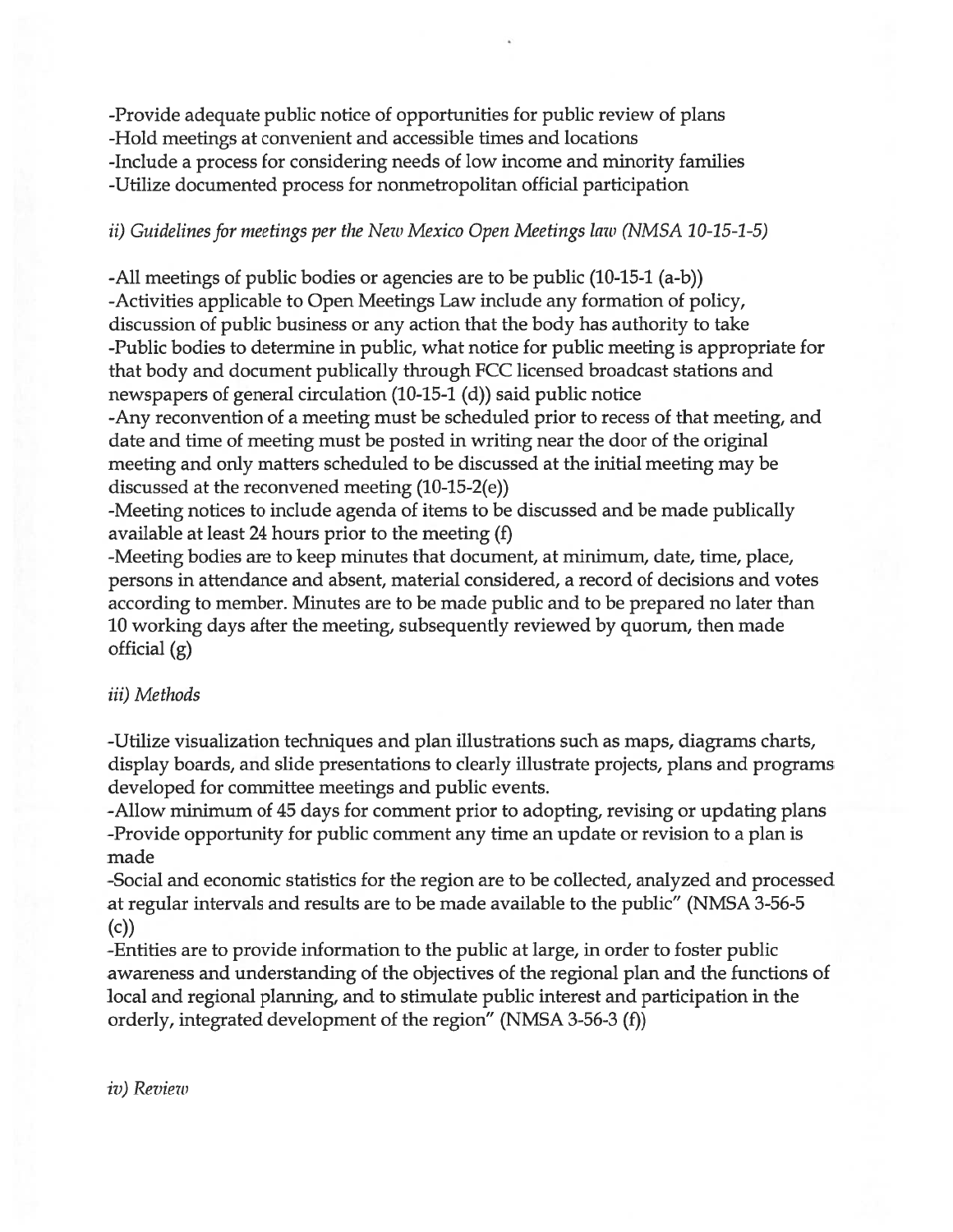-Demonstrate explicit consideration of public input

-Document reasons for changes to plans not adopted in public and accessible format

-Periodically review effectiveness of strategies for public participation

-When significant written and oral comments are received, prepare summary analysis of disposition of comments to include in final plan draft

-Periodically review public participation process

## b) Guidelines for inclusion of affected parties (23 CFR 450.200-316)

## -Citizens

-Affected public agencies (including but not limited to land management, natural resources, environmental protection, conservation and historic preservation)

-Representatives of public transportation employees

-Freight shippers

-Private providers of transportation

-Representatives of users of public transportation

-Representatives of users of pedestrian walkways and bicycle transportation facilities -Representatives of the disabled

-Providers of freight transportation services

-Other interested parties

-Coordinate with Tribal governments and US Secretary of Interior regarding areas of the State under Tribal Jurisdiction

-Plans affecting metropolitan areas developed in coordination with MPOs

-Plans affecting nonmetropolitan areas developed in consultation with nonmefropolitan elected officials and relevant land managemen<sup>t</sup> agencies with responsibility for transportation

-When appropriate, the use of "peer exchange" which Federal regulations define as the exchange of information and best practices between agencies, institutions and firms (public and private) with responsibility for transportation (23 CFR 420.203)

-Cooperation with statewide trade and economic development interests

-Consideration of interstate issues and coordination with appropriate agencies; use of interstate compacts when appropriate

-Coordination with State air quality agencies

# III. Persons of Limited English Proficiency: considerations and requirements

The **Northern Pueblos** RTPO is cognizant of the fact that for many persons living within our State and region, English is <sup>a</sup> second language and often, publicly accessible documents, processes and meetings may not be fully accessible to these populations.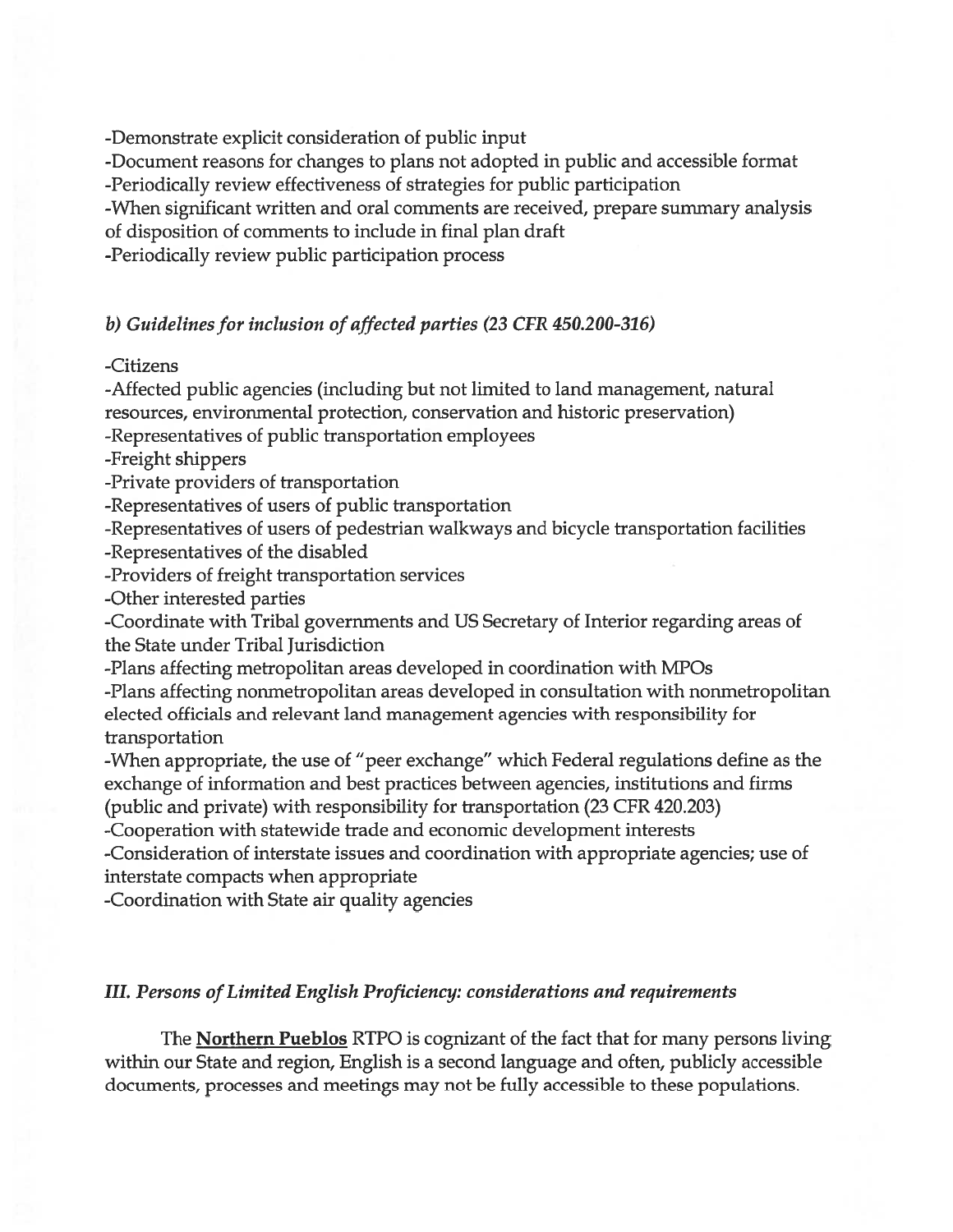Accommodation of these populations is considered an element of compliance with Title VI of the Civil Rights Act of 1964's prohibition on discrimination on the basis of national origin. To this end, and in compliance with Executive Order 13166, the Northern Pueblos RTPO is committed to providing access to public materials and processes for persons of Limited English Proficiency (LEP). Minimum compliance standards followed are found in the LEP Guidance document in the Federal Register and include:

-That recipients of Federal assistance accommodate persons of LEP based on <sup>a</sup> fourfactor analysis including:

a) Ratio or proportion of LEP persons served or encountered

b) Frequency LEP individuals come into contact with <sup>a</sup> program

c) Nature and importance of <sup>a</sup> program to people's lives

d) Resources available to the recipient of services

-Services provided in accommodation of LEP individuals can include

a) Oral translation services

b) Written translation services

-Development of <sup>a</sup> LEP action plan that includes:

a) Identification of individuals needing assistance

b) Language assistance measures/ methods

c) Staff trainings

d) Provision of notice to LEP persons of services available

e) Monitoring and update of LEP plan3

### IV. Environmental Justice

In accordance with Executive Order 12898 regarding Environmental Justice, it is the mission of the Northern Pueblos RTPO to document and address concerns related to the spatial distribution of low-income and minority populations especially in relation to the positive and negative benefits associated with past, presen<sup>t</sup> and future transportation projects. The impact of projects can be wide ranging and significantly affect the ability of low-income minority families to access jobs, housing and services. In accordance with EO 12898, it is the mission of the Northern Pueblos RTPO to foster public participation with regard to:

-the effect of public projects on human and environmental health in areas with minority populations

-ensure greater public participation in areas with low income and minority families

-improve research and data collection related to human and environmental health in areas with minority and low-income families

<sup>67</sup> FR 41455-41472